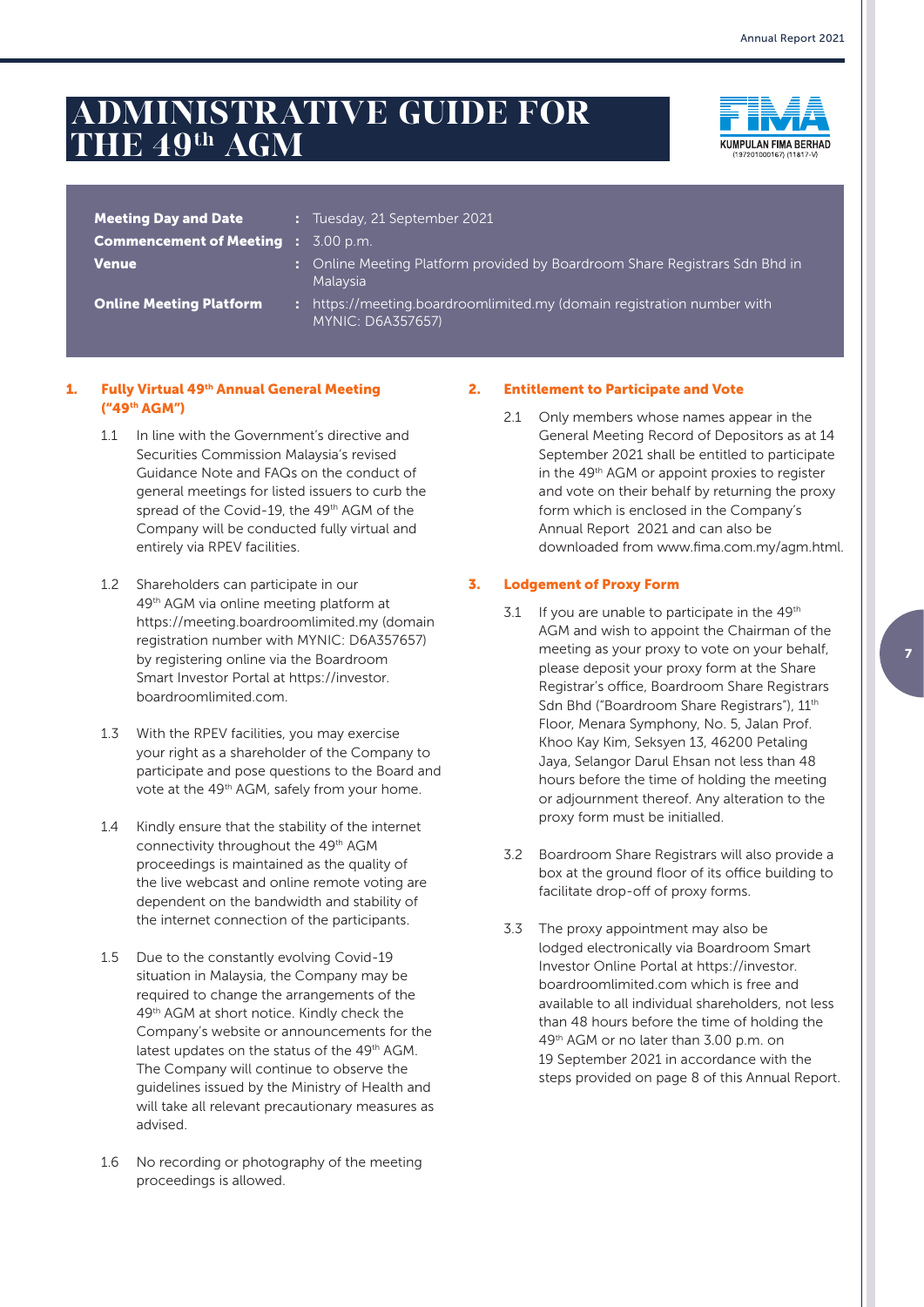# **Administrative Guide for The 49th AGM**

### Step 1 – Register Online with Boardroom Smart Investor Portal (for first time registration only)

*Note: If you have already signed up with Boardroom Smart Investor Portal, you are not required to register again. You may proceed to Step 2 on eProxy Lodgement.*

- a. Access website https://investor.boardroomlimited.com
- b. Click <<Login>> and click <<Register>> to sign up as a user.
- c. Complete registration and upload softcopy of MyKad/Identification Card (front and back in JPG/PNG/PDF format only) or Passport (in JPG/PNG/PDF format only).
- d. Please enter a valid email address and wait for Boardroom Share Registrars' email verification.
- e. Your registration will be verified and approved within one (1) business day and an email notification will be provided.

## Step 2 – eProxy Lodgement

- a. Login to https://investor.boardroomlimited.com using your user ID and password above.
- b. Select "KUMPULAN FIMA BERHAD 49TH AGM" from the list of Corporate Meeting and click "Enter".
- c. Click "Submit eProxy Form".
- d. Read and accept the general terms and conditions and enter your CDS account number to appoint proxy and insert proxy details and voting instructions.
- 3.4 If you wish to participate in the 49<sup>th</sup> AGM yourself, please do not submit any proxy form for the 49th AGM. You will not be allowed to participate in the 49<sup>th</sup> AGM together with a proxy appointed by you.
- 3.5 If you have submitted your proxy form prior to the 49<sup>th</sup> AGM and subsequently, decide to participate in the 49<sup>th</sup> AGM yourself, please write in to BSR.Helpdesk@boardroomlimited.com to revoke the appointment of your proxy(ies) 48 hours before the 49<sup>th</sup> AGM. Your proxy(ies), on revocation will not be allowed to participate in the 49th AGM. In such event, you should advise your proxy(ies) accordingly.

#### 4. Corporate Shareholders

4.1 Corporate shareholders who require their corporate representative to participate and vote at the 49<sup>th</sup> AGM must deposit their proxy form or certificate of appointment of corporate representative to the Boardroom Share Registrars' office not less than 48 hours before the time of holding the 49<sup>th</sup> AGM. Alternatively, the proxy form or certificate of appointment of corporate representative may also be sent to Boardroom Share Registrars via email at BSR. Helpdesk@boardroomlimited.com.

#### 5. Voting Procedures

- 5.1 The voting will be conducted by poll in accordance with Paragraph 8.29A of the Bursa Listing Requirements.
- 5.2 The Company has appointed Boardroom Share Registrars as the Poll Administrator to conduct the poll by way of electronic voting ("e-Voting") and Boardroom Corporate Services Sdn Bhd as Scrutineers to verify the poll results.
- 5.3 During the 49th AGM, the Chairman will invite the Poll Administrator to brief on the e-Voting housekeeping rules. The voting session will commence as soon as the Chairman calls for the poll to be opened and until such time when the Chairman announces the closure of the poll.
- 5.4 For the purpose of the 49<sup>th</sup> AGM, e-Voting will be carried out using personal smart mobile phones, tablets, personal computers or laptops.
- 5.5 The Scrutineers will verify the poll result reports upon the closing of the poll session by the Chairman. Thereafter, the Chairman will announce and declare whether the resolutions put to vote were successfully carried or not.

#### 6. Remote Participation and Electronic Voting

- 6.1 Please note that all members, including (i) individual members; (ii) corporate shareholders; (iii) authorised nominees; and (iv) exempt authorised nominees, shall use the RPEV facilities to participate and vote remotely at the 49th AGM.
- 6.2 If you wish to participate in the  $49<sup>th</sup>$  AGM, you will be able to view a live webcast of the 49<sup>th</sup> AGM, ask questions and submit your votes in real time while the 49<sup>th</sup> AGM is in progress.
- 6.3 Kindly follow the steps below on how to request a login ID and password, and how to use the RPEV facilities: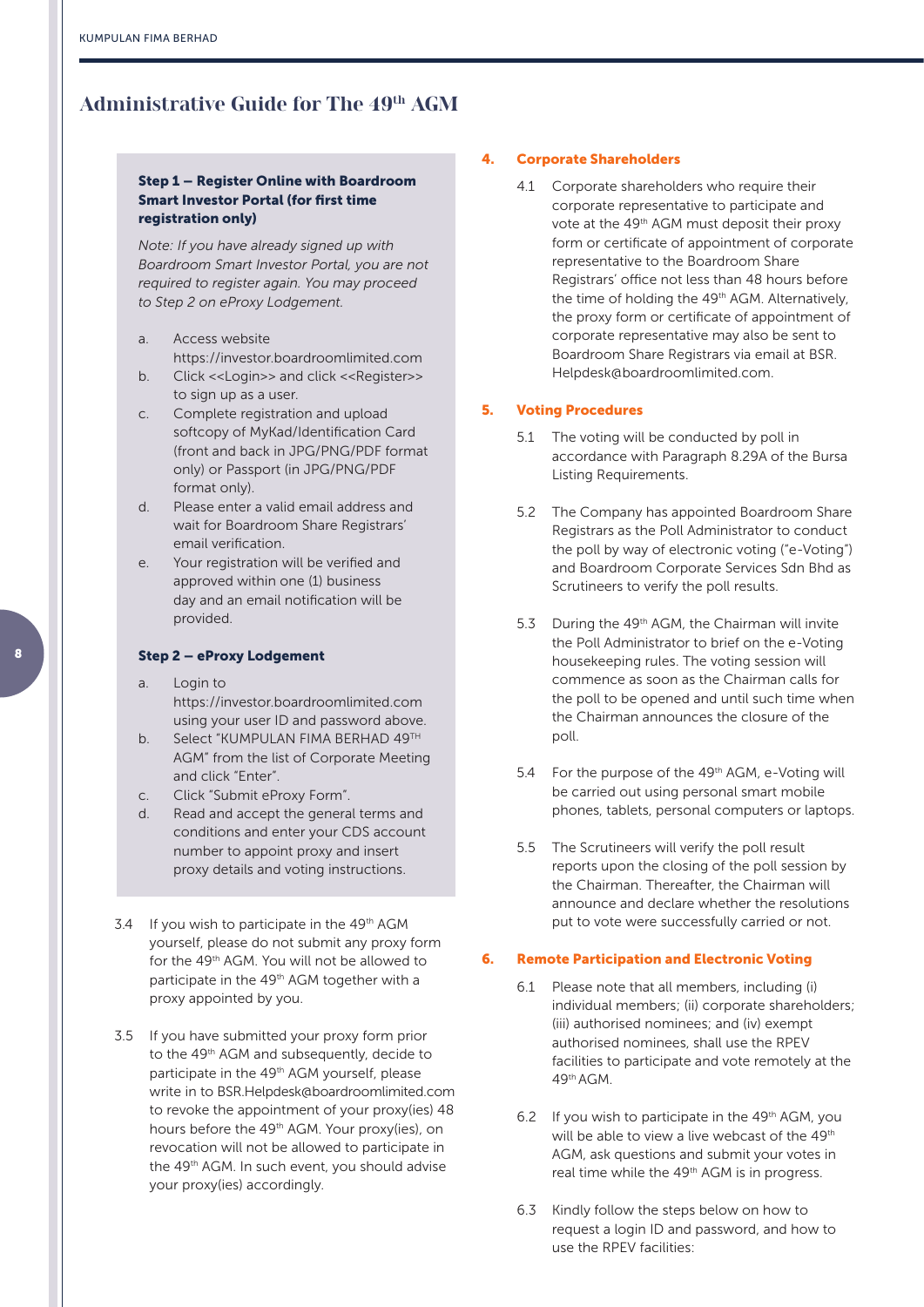| <b>BEFORE 49th AGM</b> |                                                                                                                                                                                                                                                                                                                                                |                                                                                                                                                                                                                                                                                                                                                                                                                                                                                                                                                                                                                                                                                                                                                                                                                                                                                                                                                                                                                                                                                                                                                                                                                                                                                                                                                          |  |  |
|------------------------|------------------------------------------------------------------------------------------------------------------------------------------------------------------------------------------------------------------------------------------------------------------------------------------------------------------------------------------------|----------------------------------------------------------------------------------------------------------------------------------------------------------------------------------------------------------------------------------------------------------------------------------------------------------------------------------------------------------------------------------------------------------------------------------------------------------------------------------------------------------------------------------------------------------------------------------------------------------------------------------------------------------------------------------------------------------------------------------------------------------------------------------------------------------------------------------------------------------------------------------------------------------------------------------------------------------------------------------------------------------------------------------------------------------------------------------------------------------------------------------------------------------------------------------------------------------------------------------------------------------------------------------------------------------------------------------------------------------|--|--|
|                        | <b>Procedures</b>                                                                                                                                                                                                                                                                                                                              | <b>Actions</b>                                                                                                                                                                                                                                                                                                                                                                                                                                                                                                                                                                                                                                                                                                                                                                                                                                                                                                                                                                                                                                                                                                                                                                                                                                                                                                                                           |  |  |
| 1.                     | Register Online with<br><b>Boardroom Smart</b><br>Investor Portal (for first<br>time registration only)<br>Note: If you have already<br>signed up with Boardroom<br>Smart Investor Portal, you are<br>not required to register again.<br>You may proceed to Step 2 -<br>Submit Request for Remote<br>Participation User ID and<br>Password.    | Access website https://investor.boardroomlimited.com.<br>a.<br>Click << Login>> and click << Register>> to sign up as a user.<br>b.<br>Complete registration and upload softcopy of MyKad/Identification Card<br>$C_{\cdot}$<br>(front and back in JPG/PNG/PDF format only) or Passport (in JPG/PNG/<br>PDF format only).<br>Please enter a valid email address and wait for Boardroom Share<br>d.<br>Registrars' email verification.<br>Your registration will be verified and approved within one (1) business day<br>е.<br>and an email notification will be provided.                                                                                                                                                                                                                                                                                                                                                                                                                                                                                                                                                                                                                                                                                                                                                                                |  |  |
| 2.                     | Submit Request for<br>Remote Participation<br>User ID and Password<br>Note: Registration for remote<br>access will be open on 27<br>August 2021. Please note that<br>the closing time to submit<br>your request is not less than<br>48 hours before the time of<br>holding the 49th AGM or no later<br>than 3.00 p.m. on 19 September<br>2021. | <b>Individual Members</b><br>Login to https://investor.boardroomlimited.com using your user ID and<br>password.<br>Select "KUMPULAN FIMA BERHAD 49TH AGM" from the list of Corporate<br>$\bullet$<br>Meeting and click "Enter".<br>Click "Register for RPEV".<br>$\bullet$<br>Read and accept the general terms and conditions and enter your CDS<br>$\bullet$<br>account number to submit your request.<br><b>Corporate Members</b><br>Write in to BSR.Helpdesk@boardroomlimited.com by providing the name<br>$\bullet$<br>of member and CDS account number together with the certificate of<br>appointment of corporate representative or proxy form to submit the<br>request.<br>Please provide a copy of the Corporate Representative's MyKad/<br>$\bullet$<br>Identification Card (front and back in JPG/PNG/PDF format only) or<br>Passport (in JPG/PNG/PDF format only), as well as his/her email address.<br><b>Authorised Nominees and Exempt Authorised Nominees</b><br>Write in to BSR.Helpdesk@boardroomlimited.com by providing the name<br>of member and CDS account number together with the proxy form to<br>submit the request.<br>Please provide a copy of the proxy holder's MyKad/Identification Card<br>(front and back in JPG/PNG/PDF format only) or Passport (in JPG/PNG/<br>PDF format only), as well as his/her email address. |  |  |
| 3.                     | <b>Email Notification</b>                                                                                                                                                                                                                                                                                                                      | You will receive a notification from Boardroom Share Registrars that your<br>a.<br>request has been received and is being verified.<br>Upon system verification against the General Meeting Record of<br>b.<br>Depositors as at 14 September 2021, you will receive an email from<br>Boardroom Share Registrars either approving or rejecting your registration<br>for remote participation.<br>If your registration is approved, you will receive your remote access user<br>C.<br>ID and password in the same email from Boardroom Share Registrars.                                                                                                                                                                                                                                                                                                                                                                                                                                                                                                                                                                                                                                                                                                                                                                                                   |  |  |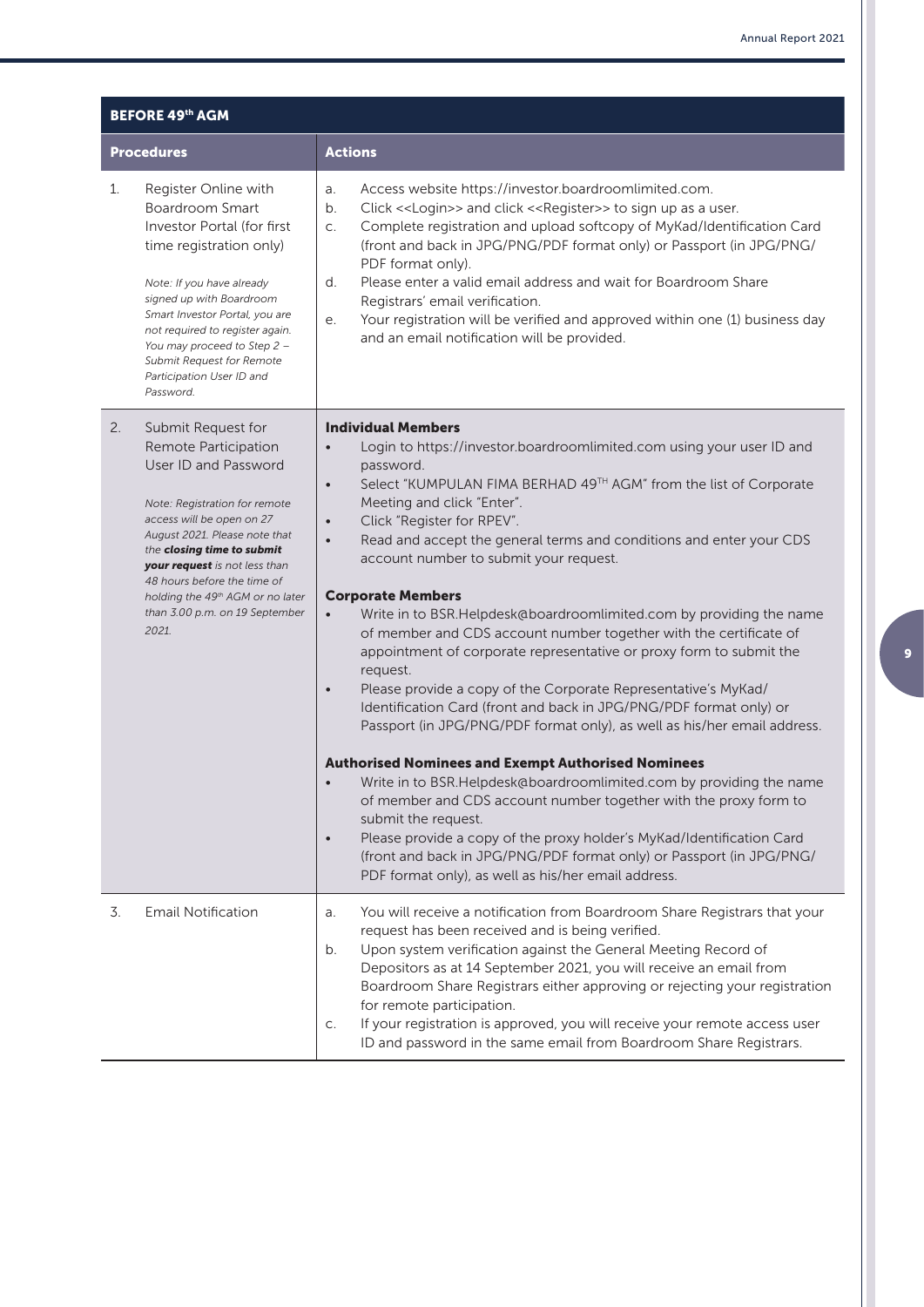# **Administrative Guide for The 49th AGM**

# ON THE DAY OF THE 49th AGM

|    | <b>Procedures</b>                                                                                                              | <b>Actions</b>                                                                                                                                                                                                                                                                                                                                                                                                                                                                                                                                                                                                      |
|----|--------------------------------------------------------------------------------------------------------------------------------|---------------------------------------------------------------------------------------------------------------------------------------------------------------------------------------------------------------------------------------------------------------------------------------------------------------------------------------------------------------------------------------------------------------------------------------------------------------------------------------------------------------------------------------------------------------------------------------------------------------------|
| 1. | Login to Online Meeting<br>Platform                                                                                            | The Online Meeting Platform will be open for login 1 hour before the<br>a.<br>commencement of the 49 <sup>th</sup> AGM at 2.00 p.m. on 21 September 2021.<br>The Online Meeting Platform can be accessed via one of the following:<br>b.<br>scan the QR Code provided in the email notification after<br>successful registration; or<br>navigate to the website at https://meeting.boardroomlimited.my<br>(domain registration number with MYNIC: D6A357657).<br>Enter the meeting ID number and sign in with the user ID and password<br>C.<br>provided in the confirmation email from Boardroom Share Registrars. |
| 2. | Participate<br>Note: Questions submitted online will<br>be moderated before being sent to the<br>Chairman to avoid repetition. | If you would like to view the live webcast, select the broadcast icon.<br>a.<br>If you would like to ask a question during the 49 <sup>th</sup> AGM, select the<br>b.<br>messaging icon.<br>Type your message within the chat box, click the send button once<br>C.<br>completed.<br>The Chairman/Board of Directors will endeavour to respond to<br>d.<br>questions submitted by the shareholders/proxies regarding the<br>resolutions to be tabled at the 49 <sup>th</sup> AGM, as well as the Company's<br>financial performance/prospects.                                                                      |
| 3. | Voting                                                                                                                         | Once the 49 <sup>th</sup> AGM is open for voting, the polling icon will appear with<br>a.<br>the resolutions and your voting choices.<br>To vote, simply select your voting direction from the options provided.<br>b.<br>A confirmation message will appear to show your vote has been<br>C.<br>received.<br>d.<br>To change your vote, simply select another voting direction.<br>If you wish to cancel your vote, please press "Cancel".<br>e.                                                                                                                                                                   |
| 4. | End of Participation                                                                                                           | Upon the announcement by the Chairman on the closure of the 49th<br>a.<br>AGM, the live webcast will end and the messaging window will be<br>disabled.<br>You can now logout from the meeting platform.<br>b.                                                                                                                                                                                                                                                                                                                                                                                                       |